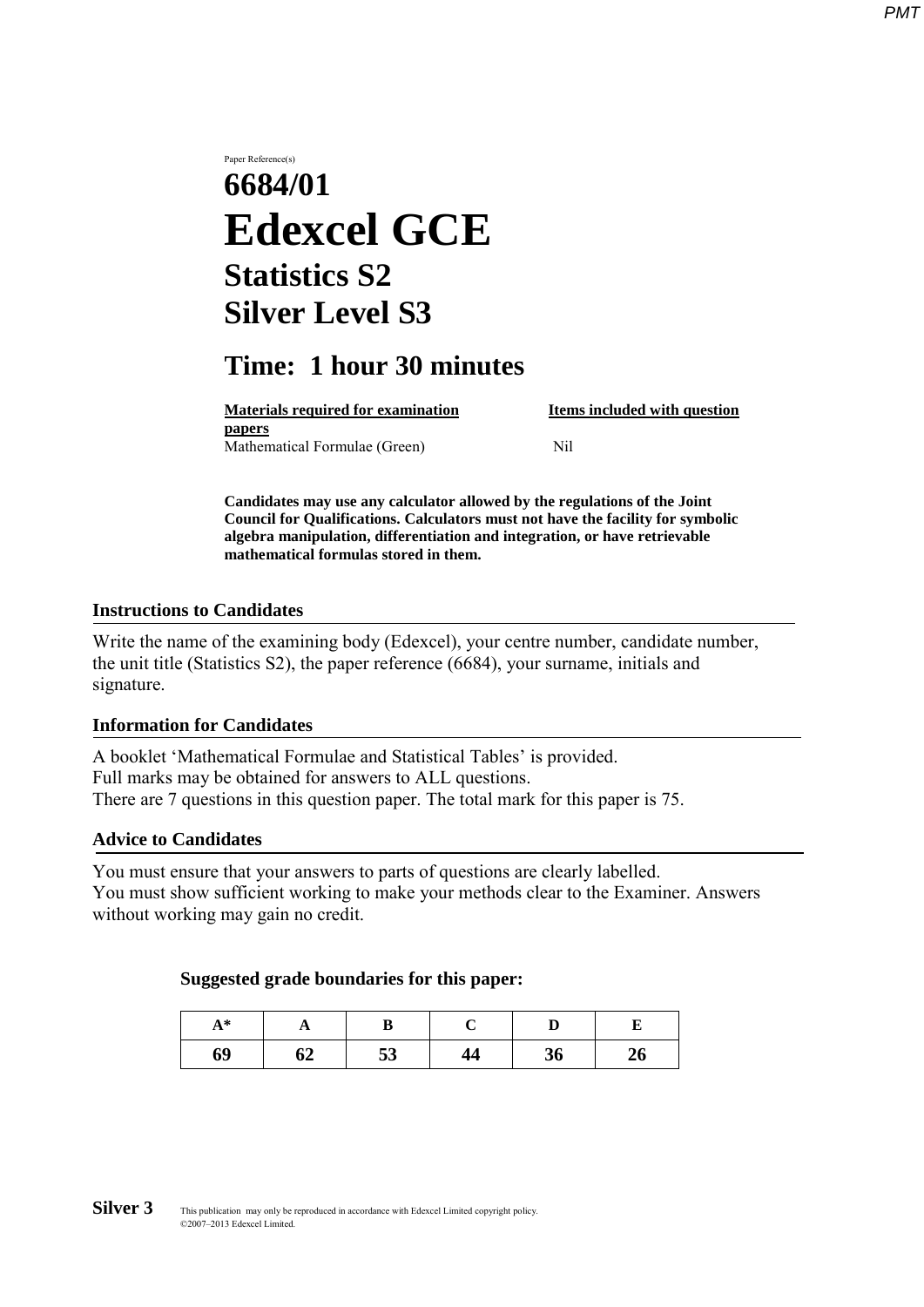**(3)**

- **1.** A string *AB* of length 5 cm is cut, in a random place *C*, into two pieces. The random variable *X* is the length of *AC*.
	- (*a*) Write down the name of the probability distribution of *X* and sketch the graph of its probability density function.
	- (*b*) Find the values of E(*X*) and Var(*X*). **(3)** (*c*) Find  $P(X > 3)$ . **(1)** (*d*) Write down the probability that *AC* is 3 cm long. **(1)**
- **2.** The continuous random variable *Y* has cumulative distribution function

$$
F(y) = \begin{cases} 0 & y < 0\\ \frac{1}{4}(y^3 - 4y^2 + ky) & 0 \le y \le 2\\ 1 & y > 2 \end{cases}
$$

where *k* is a constant.

| ( <i>a</i> ) Find the value of $k$ .                                               | (2) |
|------------------------------------------------------------------------------------|-----|
| (b) Find the probability density function of Y, specifying it for all values of y. | (3) |
| (c) Find $P(Y > 1)$ .                                                              |     |

- **3.** A robot is programmed to build cars on a production line. The robot breaks down at random at a rate of once every 20 hours.
	- (*a*) Find the probability that it will work continuously for 5 hours without a breakdown.

**(3)**

Find the probability that, in an 8 hour period,

- (*b*) the robot will break down at least once, **(3)**
- (*c*) there are exactly 2 breakdowns.

In a particular 8 hour period, the robot broke down twice.

(*d*) Write down the probability that the robot will break down in the following 8 hour period. Give a reason for your answer.

**(2)**

**(2)**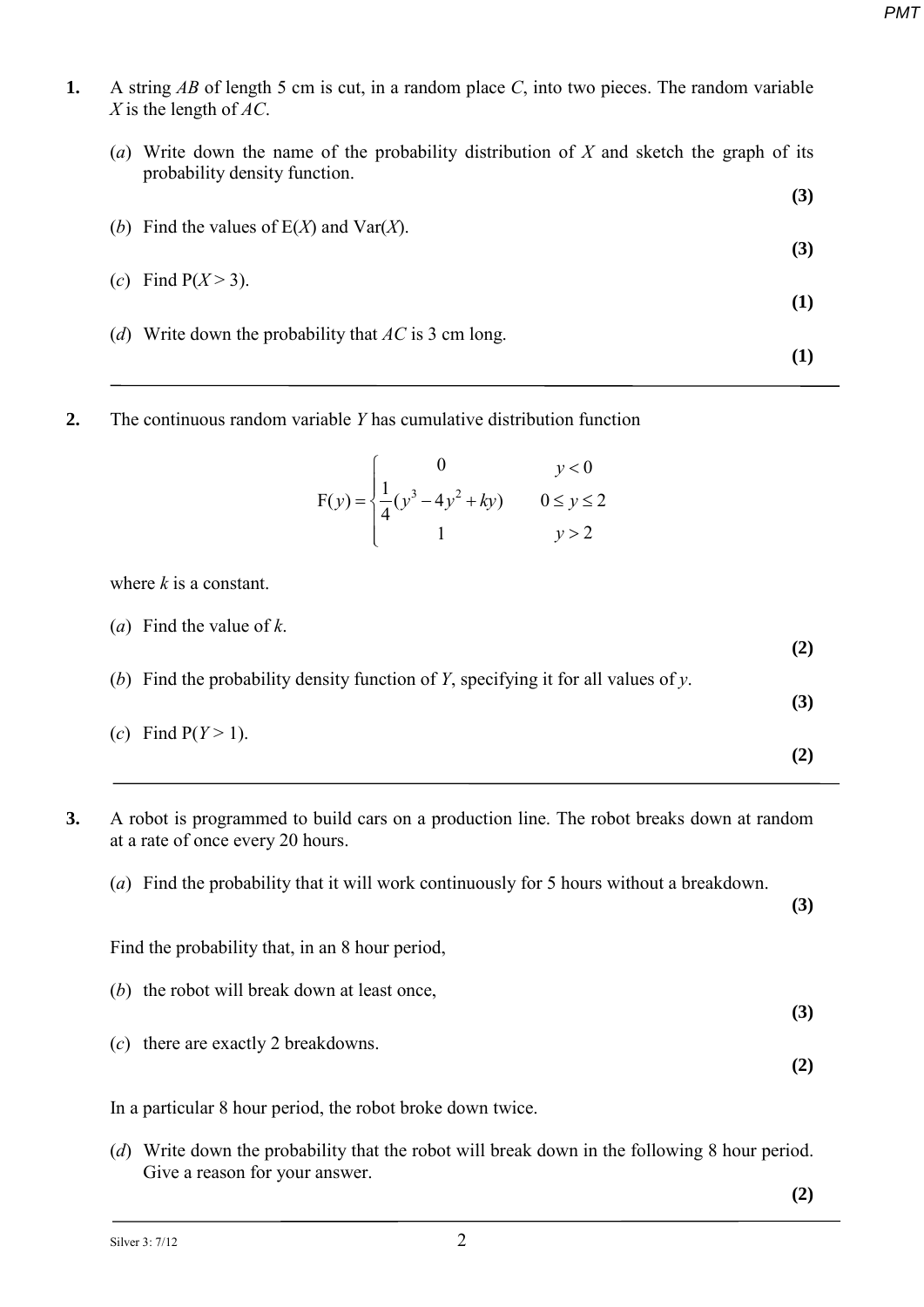**4.** The lifetime, *X*, in tens of hours, of a battery has a cumulative distribution function  $F(x)$  given by

$$
F(x) = \begin{cases} 0 & x < 1 \\ \frac{4}{9}(x^2 + 2x - 3) & 1 \le x \le 1.5 \\ 1 & x > 1.5 \end{cases}
$$

- (*a*) Find the median of *X*, giving your answer to 3 significant figures. **(3)** (*b*) Find, in full, the probability density function of the random variable *X*. **(3)** (*c*) Find P(*X* ≥ 1.2) **(2)** A camping lantern runs on 4 batteries, all of which must be working. Four new batteries are put into the lantern. (*d*) Find the probability that the lantern will still be working after 12 hours. **(2) 5.** Defects occur at random in planks of wood with a constant rate of 0.5 per 10 cm length. Jim buys a plank of length 100 cm. (*a*) Find the probability that Jim's plank contains at most 3 defects. **(2)** Shivani buys 6 planks each of length 100 cm. (*b*) Find the probability that fewer than 2 of Shivani's planks contain at most 3 defects. **(5)** (*c*) Using a suitable approximation, estimate the probability that the total number of defects on Shivani's 6 planks is less than 18. **(6)**
- **6.** The probability that a sunflower plant grows over 1.5 metres high is 0.25. A random sample of 40 sunflower plants is taken and each sunflower plant is measured and its height recorded.
	- (*a*) Find the probability that the number of sunflower plants over 1.5 m high is between 8 and 13 (inclusive) using
		- (i) a Poisson approximation,
		- (ii) a Normal approximation.

**(10)** 

(*b*) Write down which of the approximations used in part (*a*) is the most accurate estimate of the probability. You must give a reason for your answer.

**(2)**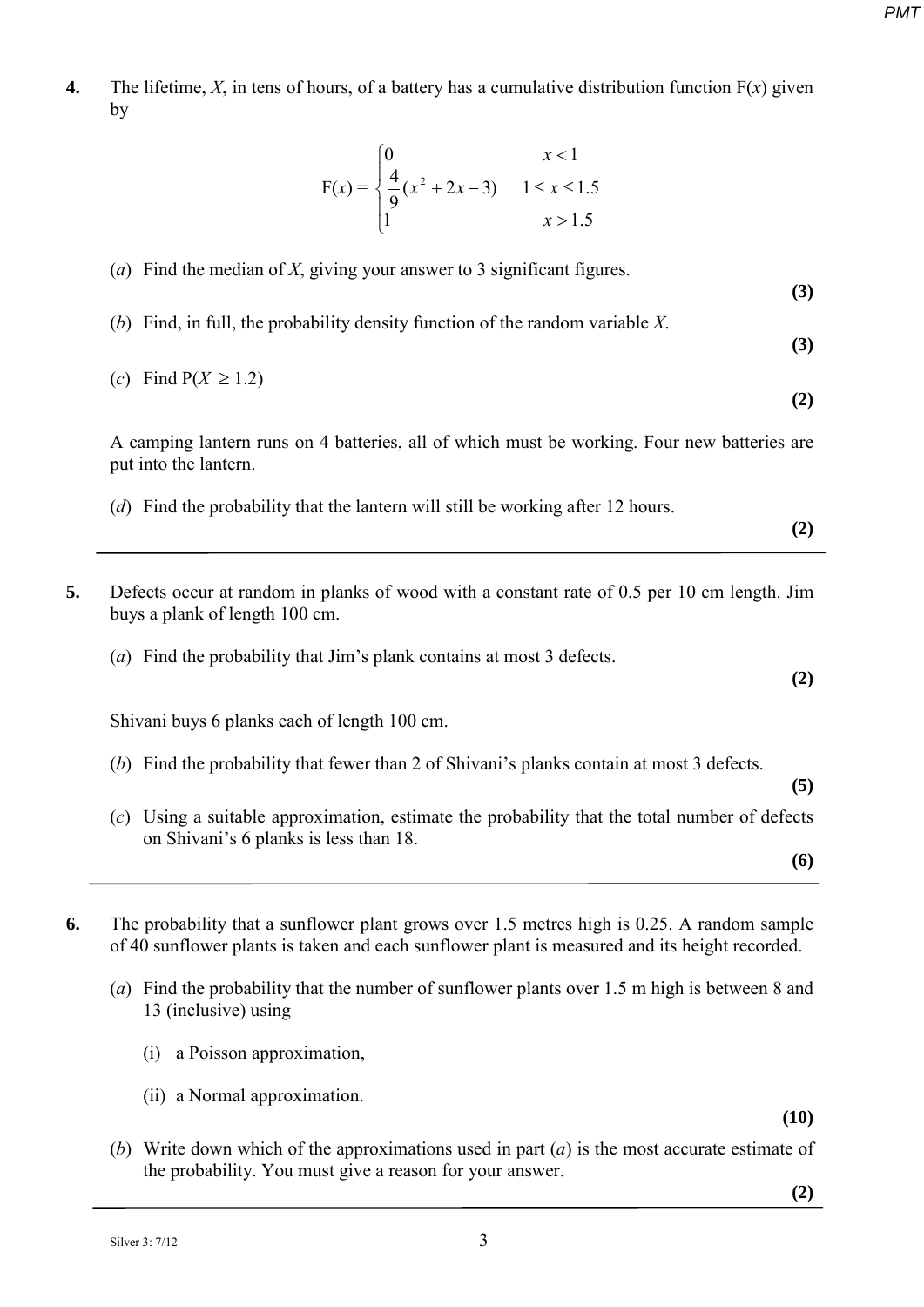**7.** The random variable *Y* has probability density function f(*y*) given by

$$
f(y) = \begin{cases} ky(a - y) & 0 \le y \le 3\\ 0 & \text{otherwise} \end{cases}
$$

where *k* and *a* are positive constants.

(*a*) (i) Explain why  $a \ge 3$ .

(ii) Show that 
$$
k = \frac{2}{9(a-2)}
$$
. (6)

Given that  $E(Y) = 1.75$ ,

(*b*) show that  $a = 4$  and write down the value of *k*.

For these values of *a* and *k*,

- (*c*) sketch the probability density function,
- (*d*) write down the mode of *Y*.

#### **TOTAL FOR PAPER: 75 MARKS**

**(6)**

**(2)**

**(1)**

**END**

**\_\_\_\_\_\_\_\_\_\_\_\_\_\_\_\_\_\_\_\_\_\_\_\_\_\_\_\_\_\_\_\_\_\_\_\_\_\_\_\_\_\_\_\_\_\_\_\_\_\_\_\_\_\_\_\_\_\_\_\_\_\_\_\_\_\_\_\_\_\_\_\_\_\_\_\_\_\_\_\_**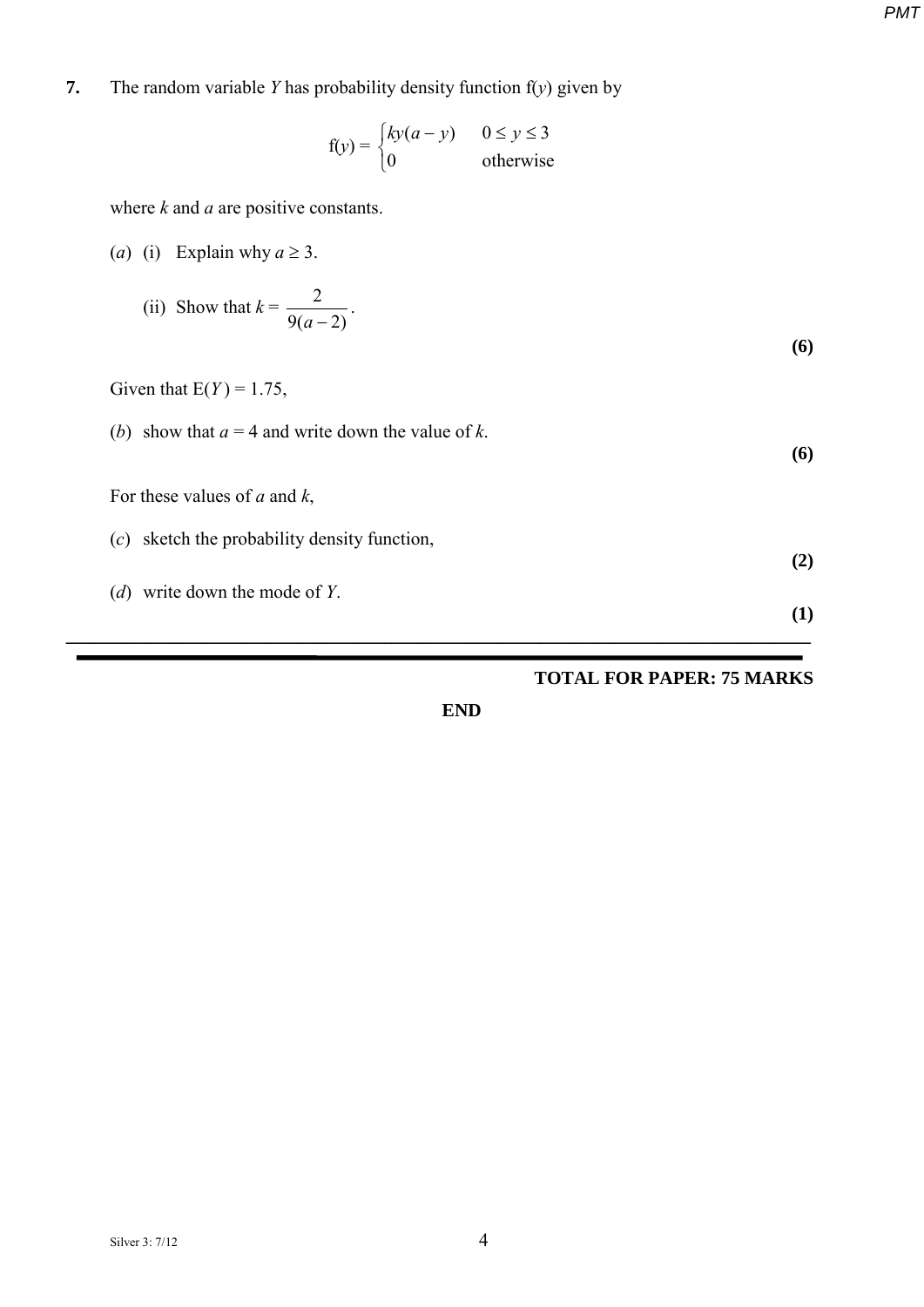**Question Number Number** *Marks* **1(a) (b) (c) (d)**  Continuous uniform distribution *or* rectangular distribution.  $\frac{1}{5}$  1/5,(0),5 0 may be implied by start at y axis  $E(X) = 2.5$  ft from their a and b, must be a number Var(*X*) =  $\frac{1}{12}(5-0)^2$  or attempt to use  $\int_0^5 f(x)x^2 dx - \mu^2$  use their f(x)  $=\frac{25}{12}$ 12 or 2.08 o.e awrt 2.08  $P(X > 3) = \frac{2}{7}$ 5 2 times their  $1/5$  from diagram  $P(X = 3) = 0$ B1 B1 B1 (3) B1ft M1 A1 (3) B1ft (1) B1 (1) (Total 8) 1 5 0 | 5 *x*  $f(x)$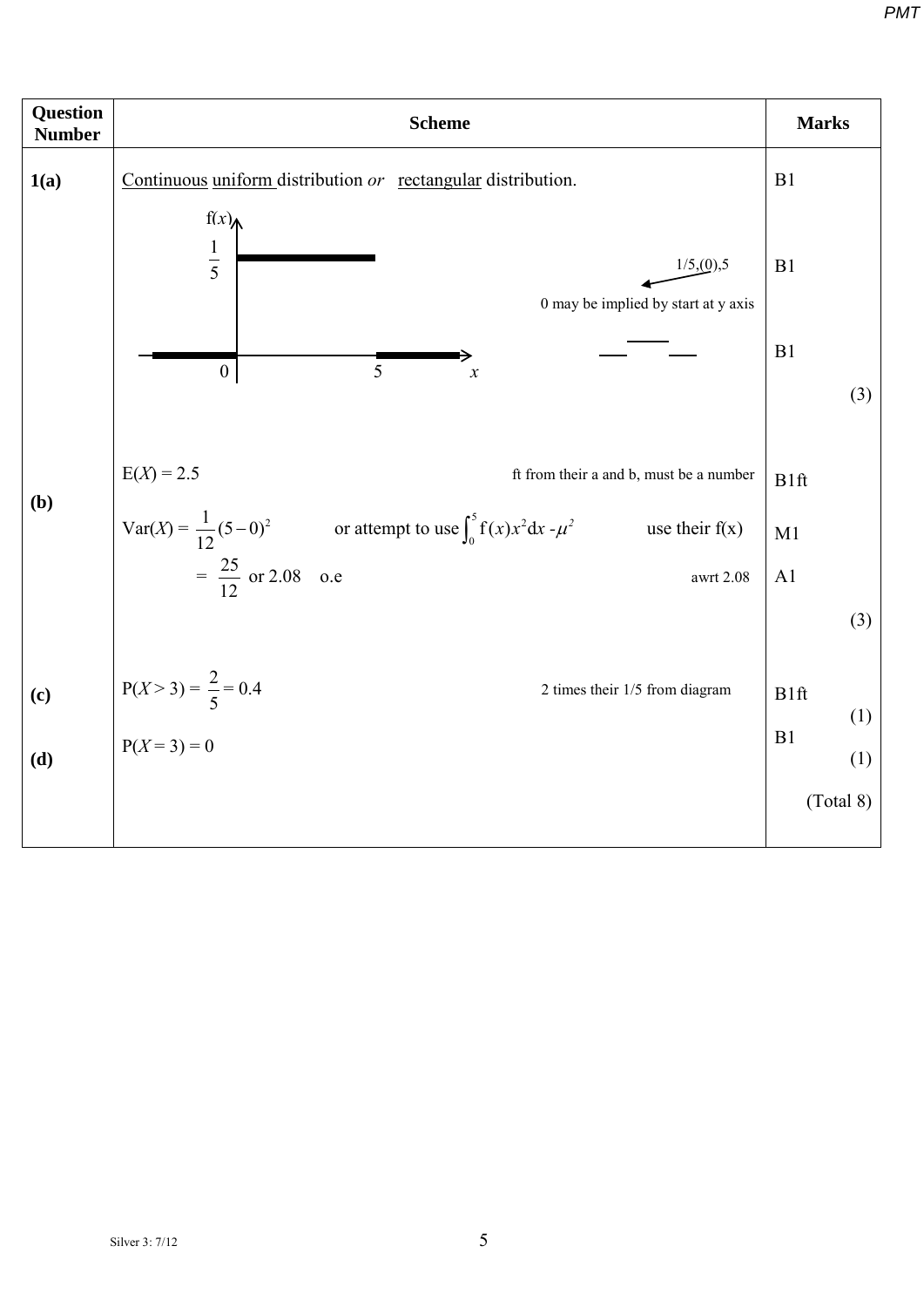| <b>Question</b><br><b>Number</b> | <b>Scheme</b>                                                                                          |                |            |  |  |  |  |
|----------------------------------|--------------------------------------------------------------------------------------------------------|----------------|------------|--|--|--|--|
| 2.                               |                                                                                                        |                |            |  |  |  |  |
|                                  | (a) $F(2) = 1$ gives: $\frac{1}{4}(2^3 - 4 \times 2^2 + 2k) = 1$                                       | M <sub>1</sub> |            |  |  |  |  |
|                                  | $k = 6$                                                                                                | A <sub>1</sub> |            |  |  |  |  |
|                                  | <b>(b)</b> $f(y) = \frac{d}{dy}(F(y)) = \frac{1}{4}(3y^2 - 8y + "6")$                                  | M1A1ft         | (2)        |  |  |  |  |
|                                  | $f(y) = \begin{cases} \frac{1}{4} (3y^2 - 8y + 6) & 0 \le y \le 2 \\ 0 & \text{otherwise} \end{cases}$ | A1             |            |  |  |  |  |
|                                  |                                                                                                        |                | (3)        |  |  |  |  |
|                                  | (c) $P(Y > 1) = 1 - F(1) = 1 - \frac{1}{4}(1^3 - 4 \times 1^2 + k)$                                    | M1             |            |  |  |  |  |
|                                  | $=\frac{1}{4}$ (o.e.)                                                                                  | A <sub>1</sub> |            |  |  |  |  |
|                                  |                                                                                                        |                | (2)<br>[7] |  |  |  |  |

| <b>Question</b><br><b>Number</b> |     | <b>Scheme</b>                                                                 |                                                        |  |  |
|----------------------------------|-----|-------------------------------------------------------------------------------|--------------------------------------------------------|--|--|
| 3.                               | (a) | $Y \sim Po(0.25)$                                                             | <b>B1</b>                                              |  |  |
|                                  |     | $P(Y=0)$ = $e^{-0.25}$<br>$= 0.7788$                                          | M <sub>1</sub><br>A1<br>(3)                            |  |  |
|                                  | (b) | $X \sim Po(0.4)$                                                              | <b>B1</b>                                              |  |  |
|                                  |     | $P($ Robot will break down) = $1-P(X=0)$<br>$=1-e^{-0.4}$<br>$= 1 - 0.067032$ | M <sub>1</sub>                                         |  |  |
|                                  |     | $= 0.3297$                                                                    | A <sub>1</sub><br>(3)                                  |  |  |
|                                  | (c) | $P(X=2)$ = $\frac{e^{-0.4}(0.4)^2}{2}$                                        | M <sub>1</sub>                                         |  |  |
|                                  |     | $= 0.0536$                                                                    | A <sub>1</sub><br>(2)                                  |  |  |
|                                  | (d) | $0.3297$ or answer to part (b)<br>as Poisson events are independent           | B <sub>1ft</sub><br>B1 dep<br>(2)<br><b>Total [10]</b> |  |  |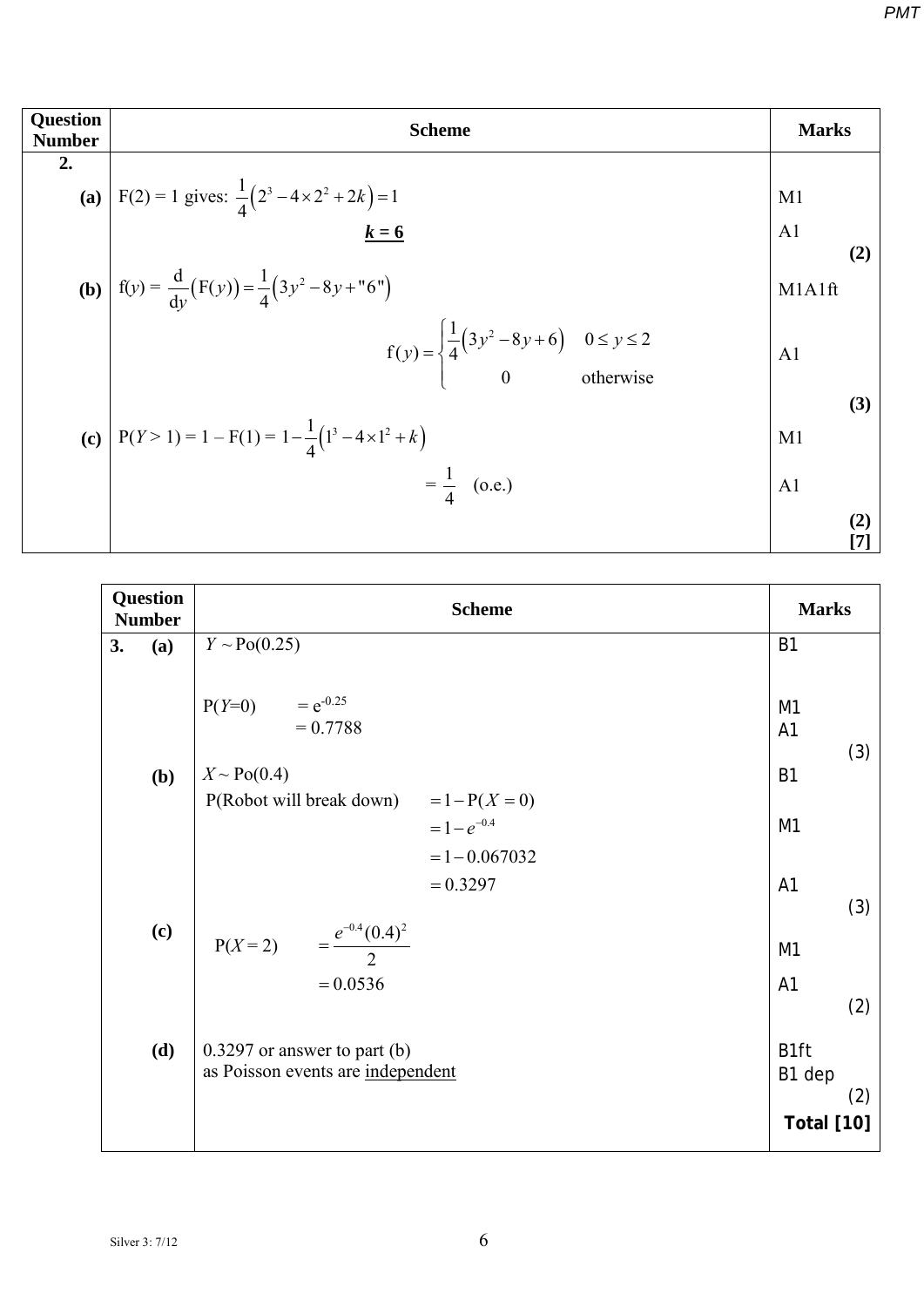| <b>Question</b><br><b>Number</b> | <b>Scheme</b>                                                                                   |                       |  |  |  |  |
|----------------------------------|-------------------------------------------------------------------------------------------------|-----------------------|--|--|--|--|
| 4.<br>(a)                        | $\frac{4}{9}(m^2+2m-3)$ <sub>=0.5</sub><br>$m2 + 2m - 4.125 = 0$                                | M <sub>1</sub>        |  |  |  |  |
|                                  | $-2 \pm \sqrt{4+16.5}$<br>$\overline{2}$<br>$m =$<br>$m = 1.26, -3.264$                         | M1                    |  |  |  |  |
|                                  | (median = $1.26$                                                                                | A <sub>1</sub><br>(3) |  |  |  |  |
| (b)                              | $\frac{d\left(\frac{4}{9}(x^2+2x-3)\right)}{dx} = \frac{4}{9}(2x+2)$<br>Differentiating         | M1 A1                 |  |  |  |  |
|                                  | $f(x) = \begin{cases} \frac{8}{9}(x+1) & 1 \leq x \leq 1.5 \\ 0 & \text{otherwise} \end{cases}$ | B1ft<br>(3)           |  |  |  |  |
| (c)                              | $P(X > 1.2) = 1 - F(1.2)$<br>$= 1 - 0.3733$                                                     | M1                    |  |  |  |  |
|                                  | $\frac{47}{-75}$ , 0.6267<br>awrt<br>0.627                                                      | A <sub>1</sub><br>(2) |  |  |  |  |
| (d)                              | $(0.6267)4=0.154$<br>awrt 0.154 or<br>0.155                                                     | M1 A1<br>(2)          |  |  |  |  |
|                                  |                                                                                                 | $[10]$                |  |  |  |  |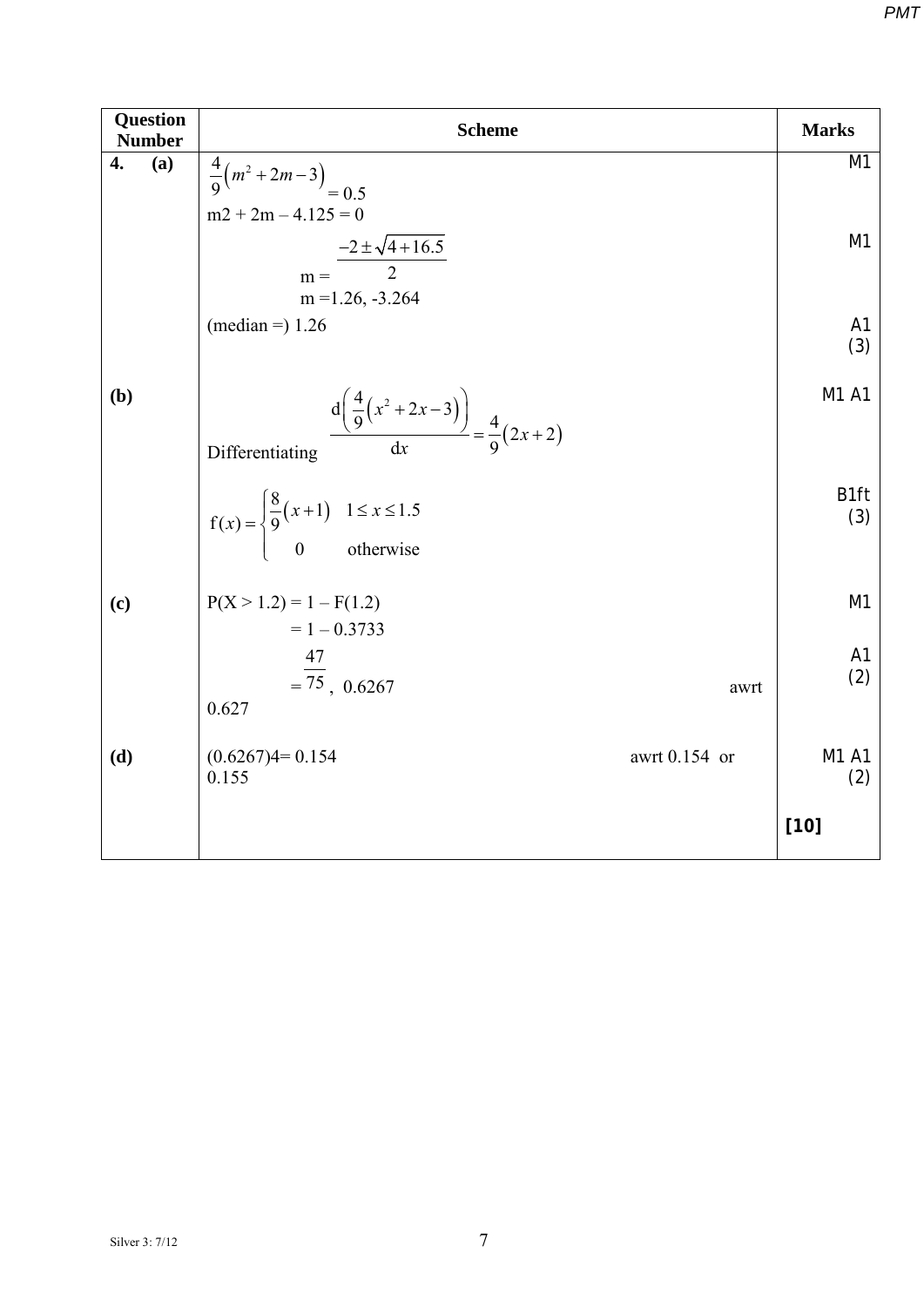| <b>Question</b><br><b>Number</b> | <b>Scheme</b>                                                                                                                                                                                      |                                                        |  |  |  |  |
|----------------------------------|----------------------------------------------------------------------------------------------------------------------------------------------------------------------------------------------------|--------------------------------------------------------|--|--|--|--|
| 5. $(a)$                         | $X \sim Po(5)$ ; $P(X \le 3) = 0.2650$                                                                                                                                                             | <b>M1 A1</b>                                           |  |  |  |  |
|                                  |                                                                                                                                                                                                    | (2)                                                    |  |  |  |  |
| (b)                              | Let $Y$ = the no.of planks with at most 3 defects, $Y \sim Binomial$<br>$Y \sim B(6, 0.265)$<br>$P(Y < 2) = P(Y \le 1)$<br>$=\left[0.735^{6}+6\times0.265\times0.735^{5}\right]$                   | M1<br>A1ft<br>M1<br>A <sub>1</sub>                     |  |  |  |  |
|                                  | $= 0.4987$<br>awrt 0.499 or 0.498                                                                                                                                                                  | A <sub>1</sub>                                         |  |  |  |  |
| (c)                              | Let T = total number of defects on 6 planks, $T \sim Po(30)$ so $T \approx S \sim Normal$<br>$S-N(30, 30)$<br>$P(T < 18) = P(S < 17.5)$<br>$= P\left(z < \frac{17.5 - 30}{\sqrt{30}}\right)$       | (5)<br>M1<br>A <sub>1</sub><br>M <sub>1</sub><br>M1    |  |  |  |  |
|                                  | $= P(Z \leq -2.28)$<br>$= 0.01123$<br>awrt 0.0112 or 0.0113                                                                                                                                        | A <sub>1</sub><br>A <sub>1</sub><br>(6)<br>13          |  |  |  |  |
| $(a)$ $(i)$<br>6.                | Let $X$ represent the number of sunflower plants more than 1.5m high                                                                                                                               |                                                        |  |  |  |  |
|                                  | $X \sim Po(10) \mu=10$                                                                                                                                                                             | <b>B1</b>                                              |  |  |  |  |
|                                  | $P(8 \le X \le 13) = P(X \le 13) - P(X \le 7)$                                                                                                                                                     | $\mathbf{M1}$                                          |  |  |  |  |
|                                  | $= 0.8645 - 0.2202$                                                                                                                                                                                |                                                        |  |  |  |  |
|                                  | awrt 0.644<br>$= 0.6443$                                                                                                                                                                           | ${\bf A1}$                                             |  |  |  |  |
| (ii)                             | $X \sim N(10, 7.5)$<br>$P(7.5 \le X \le 13.5) = P\left(\frac{17.5 - 10}{\sqrt{17.5}} \le X \le \frac{13.5 - 10}{\sqrt{7.5}}\right)$                                                                | <b>B1</b><br><b>M1 M1</b>                              |  |  |  |  |
|                                  | $= P(-0.913 \le X \le 1.278)$<br>$= 0.8997 - (1 - 0.8186)X$<br>$= 0.7183$<br>awrt 0.718 or 0.719                                                                                                   | <b>A1 A1</b><br>$\mathbf{M1}$<br>$\mathbf{A1}$<br>(10) |  |  |  |  |
| (b)                              | Normal approx /not Poisson<br>since (n is large) and p close to half.<br>or (np = 10 npq = 7.5) mean $\neq$ variance or<br>$np (= 10)$ and $nq (= 30)$ both $>5$ .<br>or exact binomial = $0.7148$ | <b>B1</b><br><b>B1dep</b><br>(2)                       |  |  |  |  |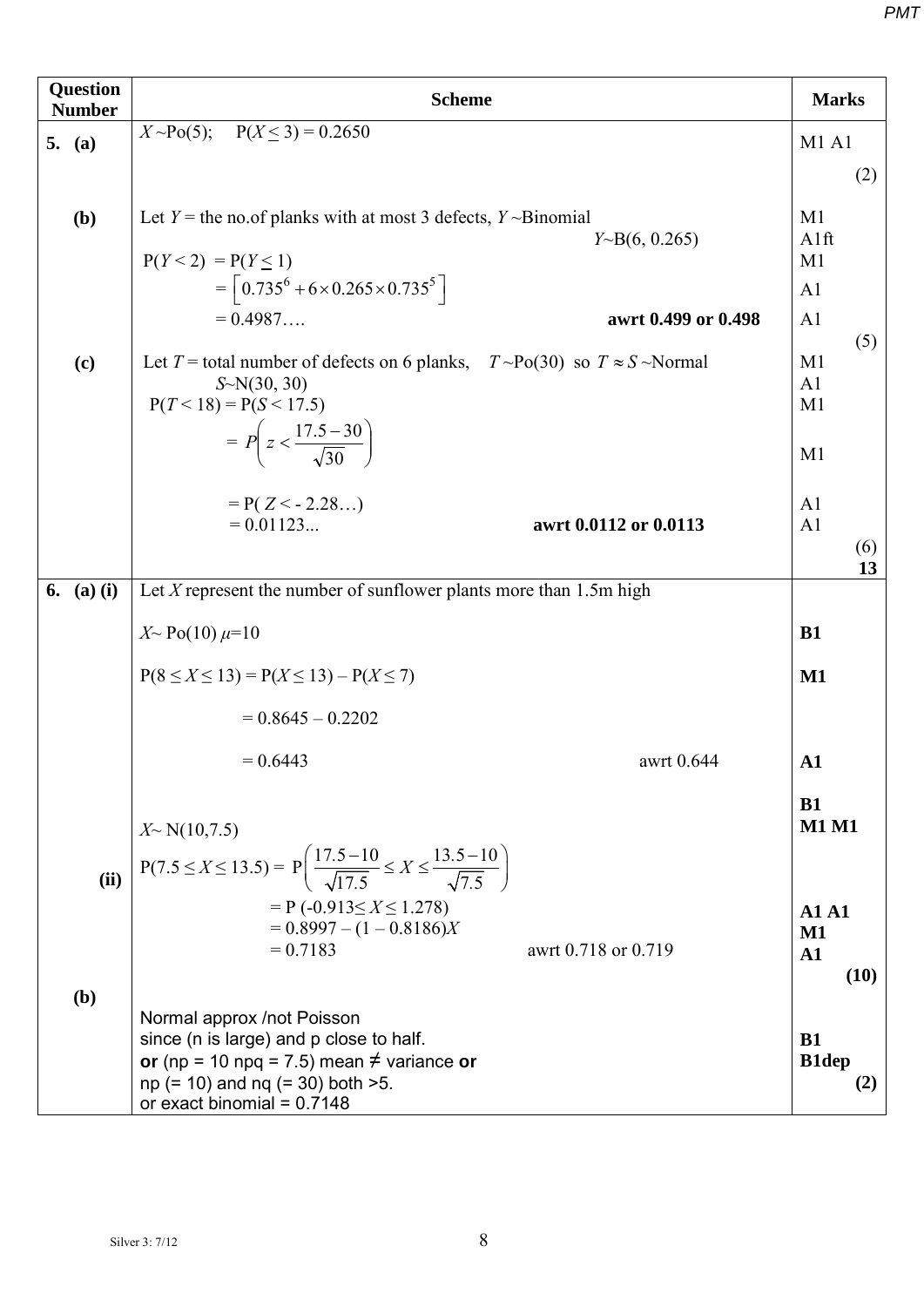| 7.     | $f(y) \ge 0$ or $f(3) \ge 0$                                                                                                | M <sub>1</sub>                        |  |  |  |  |
|--------|-----------------------------------------------------------------------------------------------------------------------------|---------------------------------------|--|--|--|--|
| (a)(i) | $ky(a-y) \ge 0$ or $3k(a-3) \ge 0$ or $(a-y) \ge 0$ or $(a-3) \ge 0$                                                        |                                       |  |  |  |  |
|        | $a \geq 3$                                                                                                                  | A1 cso                                |  |  |  |  |
|        |                                                                                                                             |                                       |  |  |  |  |
| (iii)  | $\int_{0}^{3} k(ay - y^2) dy = 1$<br>integration                                                                            | M1                                    |  |  |  |  |
|        |                                                                                                                             |                                       |  |  |  |  |
|        | $\left[\left[k\left(\frac{ay^2}{2} - \frac{y^3}{3}\right)\right]\right]_0^3 = 1$<br>answer correct                          | A <sub>1</sub>                        |  |  |  |  |
|        |                                                                                                                             |                                       |  |  |  |  |
|        | $k\left(\frac{9a}{2}-9\right)=1$<br>$answer = 1$                                                                            | M <sub>1</sub>                        |  |  |  |  |
|        | $k\left[\frac{9a-18}{2}\right]=1$                                                                                           |                                       |  |  |  |  |
|        | $k = \frac{2}{9(a-2)}$ *                                                                                                    | A1 cso<br>6)                          |  |  |  |  |
|        | <b>(b)</b> $\int_0^3 k (ay^2 - y^3) dy = 1.75$<br>Int $\int xf(x)$                                                          | M <sub>1</sub>                        |  |  |  |  |
|        |                                                                                                                             | Correct integration<br>A <sub>1</sub> |  |  |  |  |
|        | $\left[\frac{k\left(\frac{ay^{3}}{3}-\frac{y^{4}}{4}\right)\right]_{0}^{3}}{3}=1.75$<br>$\int x f(x) = 1.75$ and limits 0,3 | M1dep                                 |  |  |  |  |
|        | $k\left(9a-\frac{81}{4}\right)=1.75$                                                                                        |                                       |  |  |  |  |
|        | $2\left(9a - \frac{81}{4}\right) = 15.75(a - 2)$<br>subst $k$                                                               | M1dep                                 |  |  |  |  |
|        | $2.25a = -31.5 + \frac{81}{2}$                                                                                              |                                       |  |  |  |  |
|        | $a = 4$<br>∗                                                                                                                | A1cso                                 |  |  |  |  |
|        | $k = \frac{1}{9}$                                                                                                           | <b>B1</b>                             |  |  |  |  |
|        |                                                                                                                             | (6)                                   |  |  |  |  |
|        |                                                                                                                             |                                       |  |  |  |  |
|        |                                                                                                                             |                                       |  |  |  |  |
| (c)    |                                                                                                                             | B <sub>1</sub><br><b>B1</b>           |  |  |  |  |
|        |                                                                                                                             | (2)                                   |  |  |  |  |
|        |                                                                                                                             |                                       |  |  |  |  |
|        | 3<br>$\pmb{0}$                                                                                                              |                                       |  |  |  |  |
| (d)    | $mode = 2$                                                                                                                  | B <sub>1</sub>                        |  |  |  |  |
|        |                                                                                                                             | (1)<br>$[15]$                         |  |  |  |  |
|        |                                                                                                                             |                                       |  |  |  |  |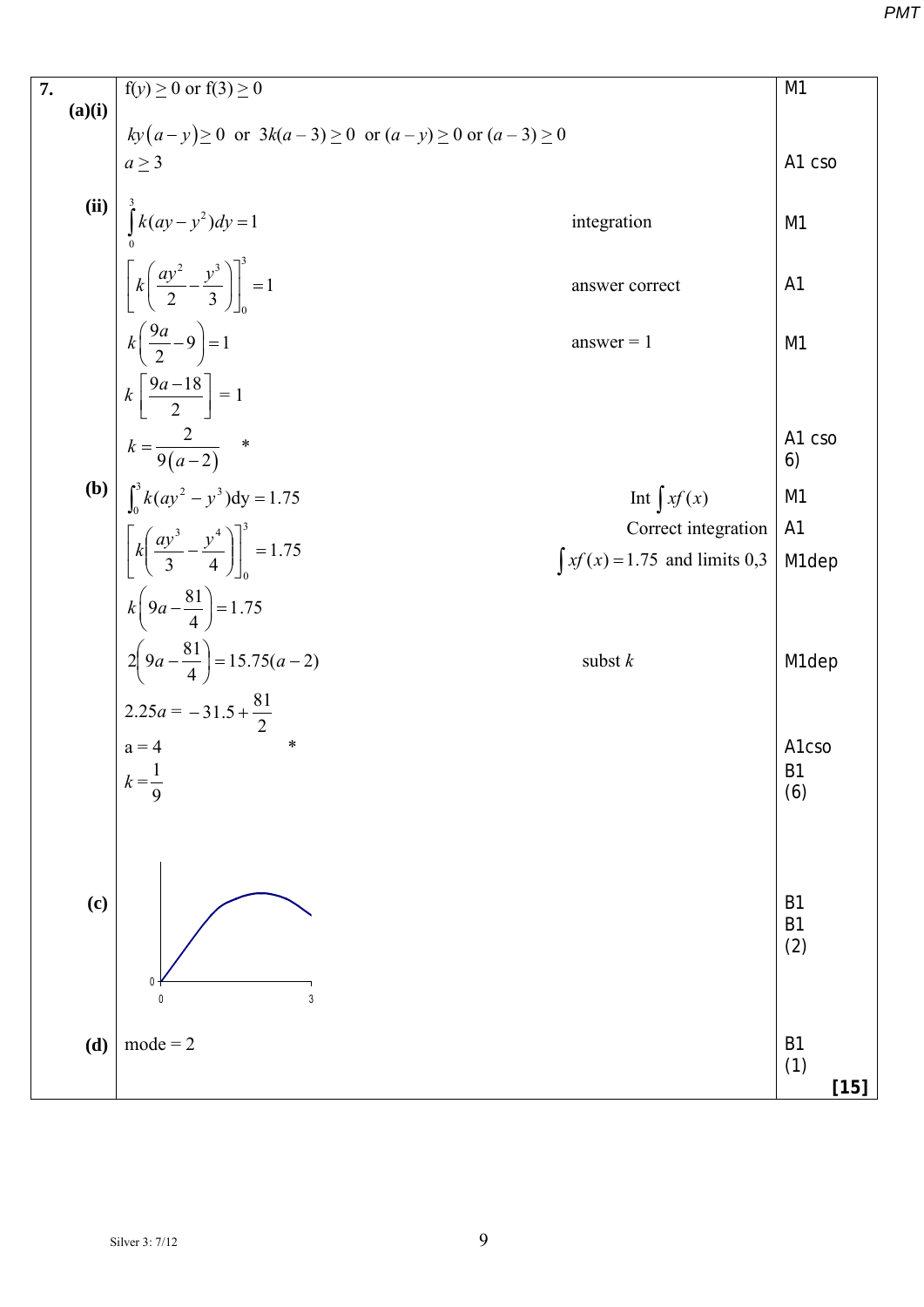## **Examiner reports**

# **Question 1**

This question was answered very well with many completely accurate solutions. In part (a) some candidates neglected to specify a **continuous** Uniform distribution and in a lot of cases failed to show the graph for values of  $x < 0$  and  $x > 5$  with thick horizontal lines. In part (b) the mean and the variance were found correctly using the formulae. The integration method was rarely used. Most candidates were able to work out the probability in (c) using geometry but many failed to realise that for a continuous distribution the probability of an integer value was zero.

# **Question 2**

This question was answered well by many candidates. The vast majority used  $F(2) = 1$  and went on to find  $k = 6$  and proceeded to a correct version of  $f(x)$ , maybe with a few algebraic errors. Other errors included integrating between 0 and 2 which resulted in  $k = \frac{16}{3}$ .

Part (b) was done well by the majority of candidates and those candidates who had lost marks previously were able to differentiate for their value of *k*.

Some candidates lost the final mark as they failed to specify the probability density function fully or incorrectly; usually saying 0 for  $y < 0$  and 1 for  $y > 2$ .

A few candidates when multiplying out the bracket only multiplied the first term and failed to realise that it is multiplied by all terms in the bracket.

In part (c) most candidates used  $1 - F(y)$  but some integrated  $f(y)$  with correct limits. The main errors included candidates using f(*x*) without integrating or finding the wrong area, for example finding  $F(1)$  and not subtracting from 1 or finding  $F(2)$ .

### **Question 3**

Although there were a minority of candidates who were unable to identify the correct distribution to use the majority of candidates achieved full marks to parts (a) (b) and (c). Part (d) seemed to cause substantial difficulty. In part (a) the majority of candidates identified that a Poisson (rather than the Binomial) distribution was appropriate but some calculated the parameter as 2.5 or 4 rather than 0.4. A few used Po(1) and calculated P(*Y*=5).

In part (b) and part (c) the most common error was to use  $Po(2.5)$ . The majority of candidates were able to work out  $P(X>1)$  and  $P(X=2)$  using the correct Poisson formula. Many thought that their answer to part (c) was the correct solution while others used or multiplied their answers to both (b) and (c). Whether stating a correct or incorrect solution only a minority used the statistical term "independence" as the reason for their answer.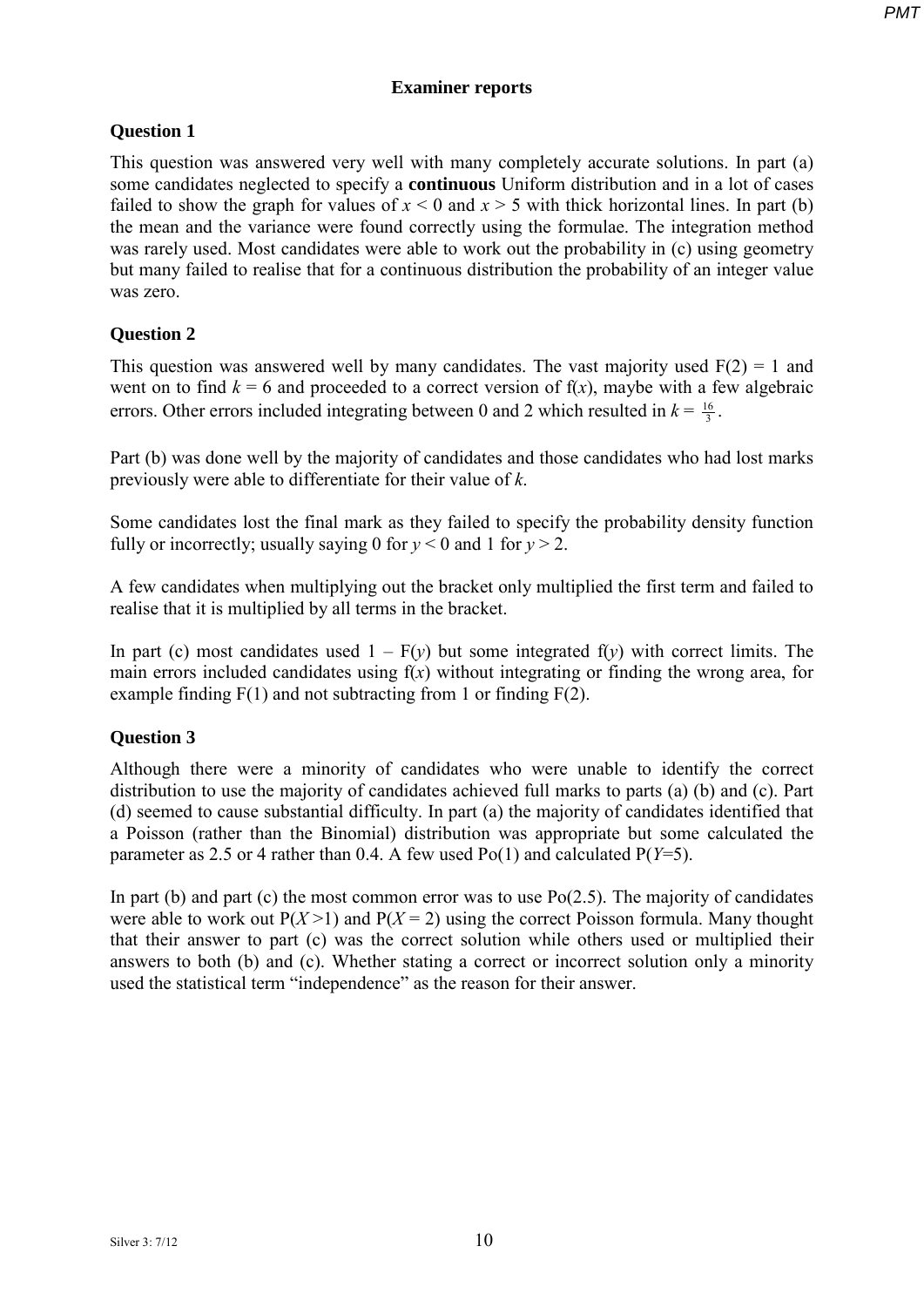# **Question 4**

Students seemed to fare better on the continuous distributions with the material spread over two questions rather than all together as previously.

In part (a) a large majority of candidates were able to set  $F(m) = 0.5$  and formulate a correct equation. However then many candidates were unable to manipulate the initial equation into a more suitable form. However candidates who showed their working were able to earn credit for using a correct method on an incorrect equation. Candidates who solved the quadratic on their calculator showed no such method and therefore lost two marks instead of one for the incorrect answer. A variety of methods were then used successfully to solve the equation namely 'the formula', 'completing the square' and 'trial and improvement'.

Part (b) was well done with only a few candidates neglecting to put "0 otherwise" in the full definition.

In part(c) the main problem was the result of confusion between discrete and continuous variables. It was not uncommon to see  $P(X \ge 2) = 1 - F(1.1)$ 

Many candidates were able to gain the method mark in part (d). Those who didn't put  $(0.6267)^4$  either repeated their answer to part (c) or multiplied it by 4, seemingly unconcerned by a probability greater than 1.

# **Question 5**

This question was well answered with many candidates gaining full marks. Part (b) required considerable attention to detail, and it is commendable that so many candidates were able to achieve all 5 marks. There were a small number of candidates who earned four of these five marks despite an incorrect answer to part (a). These candidates demonstrated the importance of showing one's method and including all relevant details. It is often not possible to earn 'follow through' marks unless the method and necessary detail is made explicit. The most common errors were to muddle up *p* and *q* or forget the 6 in the calculation of  $P(X = 1)$ .

Candidates generally gave clear, confident and accurate responses to part (c) that demonstrated mastery of both theory and detail. Although there were the usual errors of not using a continuity correction, using the wrong continuity correction or using the wrong mean and variance there were many fully correct solutions.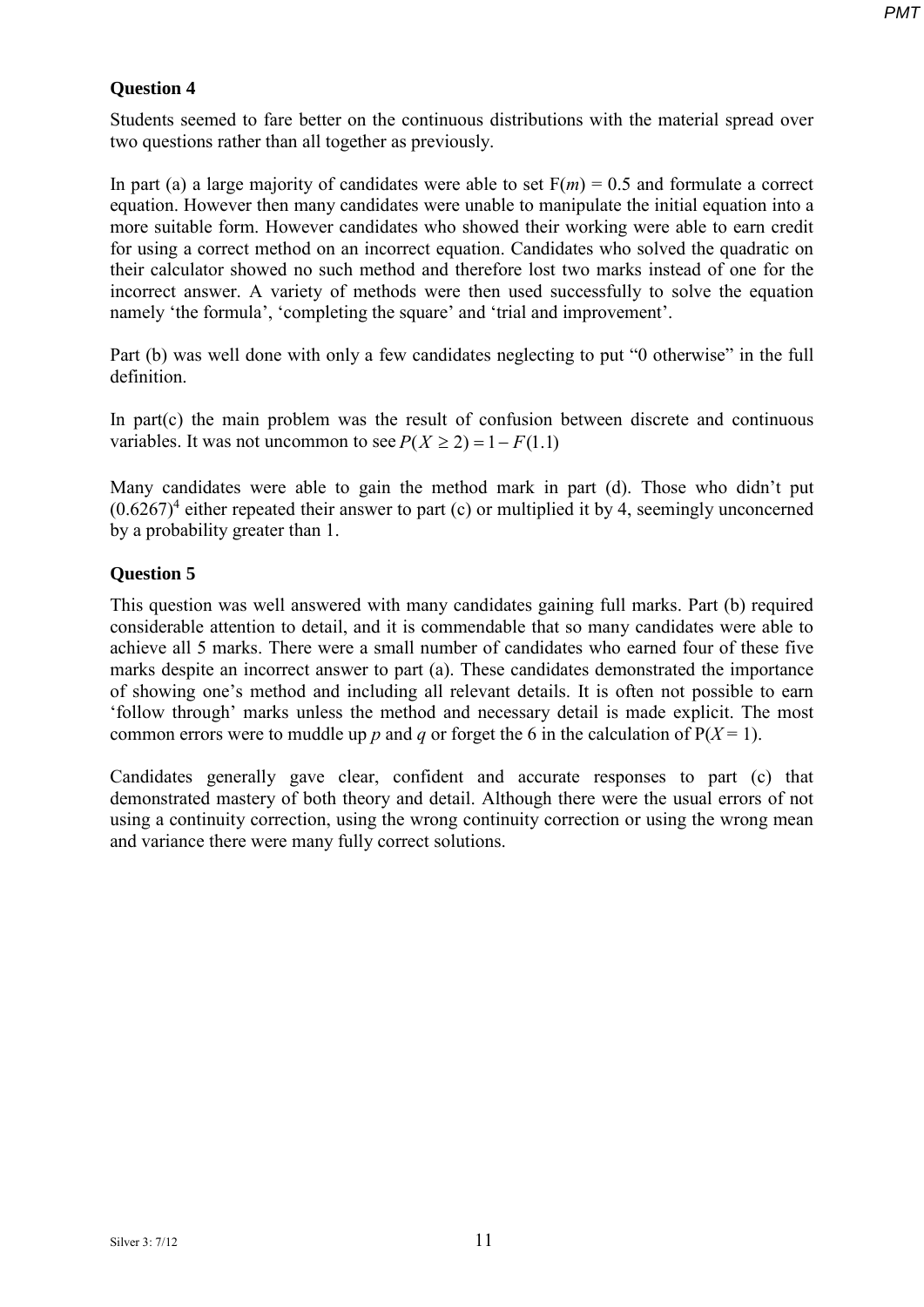### **Question 6**

This question was quite well answered with a high proportion of candidates clearly understanding what was required of them. Most candidates used a Poisson distribution with a mean of 10, and then most used tables correctly to get the solution. A small minority used the formula.

(a) (i) The most common error in this part was to interpret: (8 ≤ *X* ≤ 13) as P(*X* ≤ 13) – P(*X* ≤ 8) or even P(*X* ≤ 13) – (1 - P(*X* ≤ 7)).

(ii) Many excellent responses were given to finding the Normal approximation showing good understanding of finding the variance, using continuity correction and standardising. Those who lost marks gave the variance as 10, or did not use the continuity correction correctly or did not use it at all. A high proportion of candidates had no problems in finding the correct area.

(b) This part of the question proved to be the most challenging. Conditions for both a Poisson and Normal approximation were quoted freely but in many cases, having stated that the Normal was the most appropriate, they then proceeded to state why the Poisson was not appropriate rather than why the Normal **was** appropriate. Again, a sizeable minority gave the reason for Normal as *np*>5 and *npq* > 5 rather than *np*>5 and *nq*>5.

#### **Question 7**

More candidates seemed to score full marks or nearly full marks than usual for this type of question. Some had problems with the concept of proof and some circular arguments were seen in part (b). There were also some problems in manipulating the algebraic fractions

In part (a) many candidates used a proof by contradiction approach rather than starting from  $f(y) > 0$ . Some wrongly thought that a probability density function cannot be 0 at any point and some thought that it can't be greater than 1. More attempted an explanation in words than a symbolic proof.

Part (b) saw many excellent solutions. There was a lot of detail involved. Yes, the equation to be solved was only linear, but the coefficients were potentially forbidding to those of us who only use a calculator as a last resort. There were many admirable responses, where candidates displayed persistence and excellent command of detail. The quantity of algebraic working seen varied substantially, from a few lines of genuine, succinct and accurate work, to a few pages of laboured inaccurate solutions.

Part (c) was surprisingly badly done. A few candidates were confused by the variable being *y* rather than the more usual *x* and so reflected their sketch in  $y = x$ . The minority who took their time over the sketch got it correct while those who just saw the squared term assumed a parabola intersecting the *x*-axis at 0 and 3. The mode was usually identified from their sketch although, as ever, there were those who gave the *y* value rather than the *x* value.